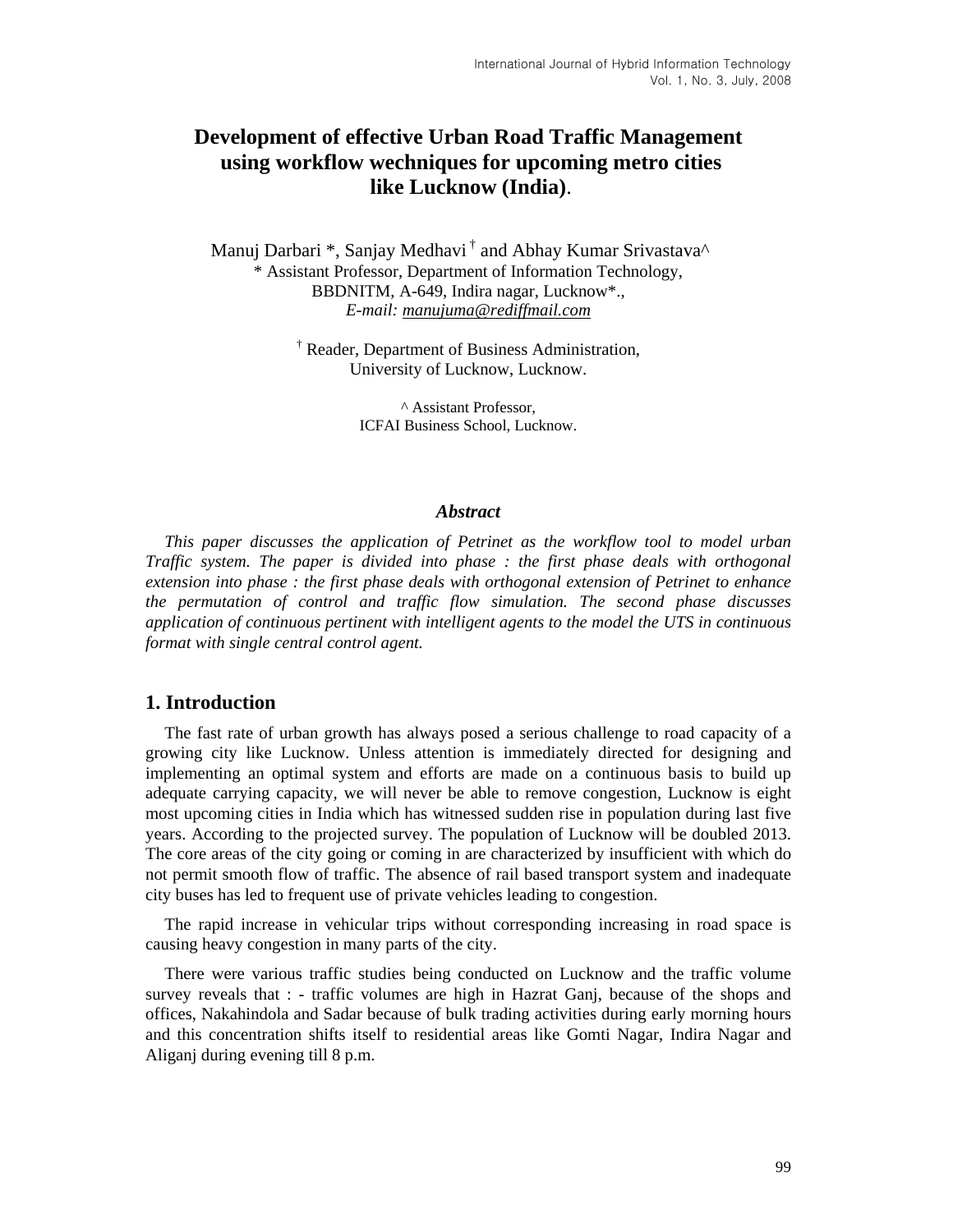Direction wise analysis also explains that nearly 50% of the locations the traffic volume is almost double the capacity.

The average passenger car occupancy is about 1.7  $\approx$  2 which is quite low leading to unnecessary congestion.

From the above findings anyone can conclude the simplest solution could be to wider the existing road Network. Widening road network probably is not the only solution, there are other factors too which we have to take into consideration before teaching to a conclusion. In this paper we have used patients as the workflows Tool to model and analyze the complex traffic control system. This paper is divided into two sections, the first part deals with application of petrinet in orthogonal n- array structure for modeling complex condition. The second part deals with making the pertinent flow Intelligent in deriving its own solution when required.

# **2. Petrinet : A Brief Overview :**

Petrinet are a well founded process modeling technique. It was invented by Carl Adam Petri in the sixties since then petrinets have been used to model and analyze all kinds of processes. In nineties petrinet has been extended with color, time and hierarchy. Although there are other workflow technique available but petrinet has certain edge over then like :

Formal semantics

Graphical Nature

Expressiveness

Vendor Independent.

#### **2.1 The Basic Model :**

 To consider our model let us first deal with a simple graphical model with Hazratganj as the Nodal point from this point traffic converges and diverges.



Fig. 1 : Main Hazratganj Crossing at its interconnectivity. Traffic flow is from Crossing-II to Crossing-I.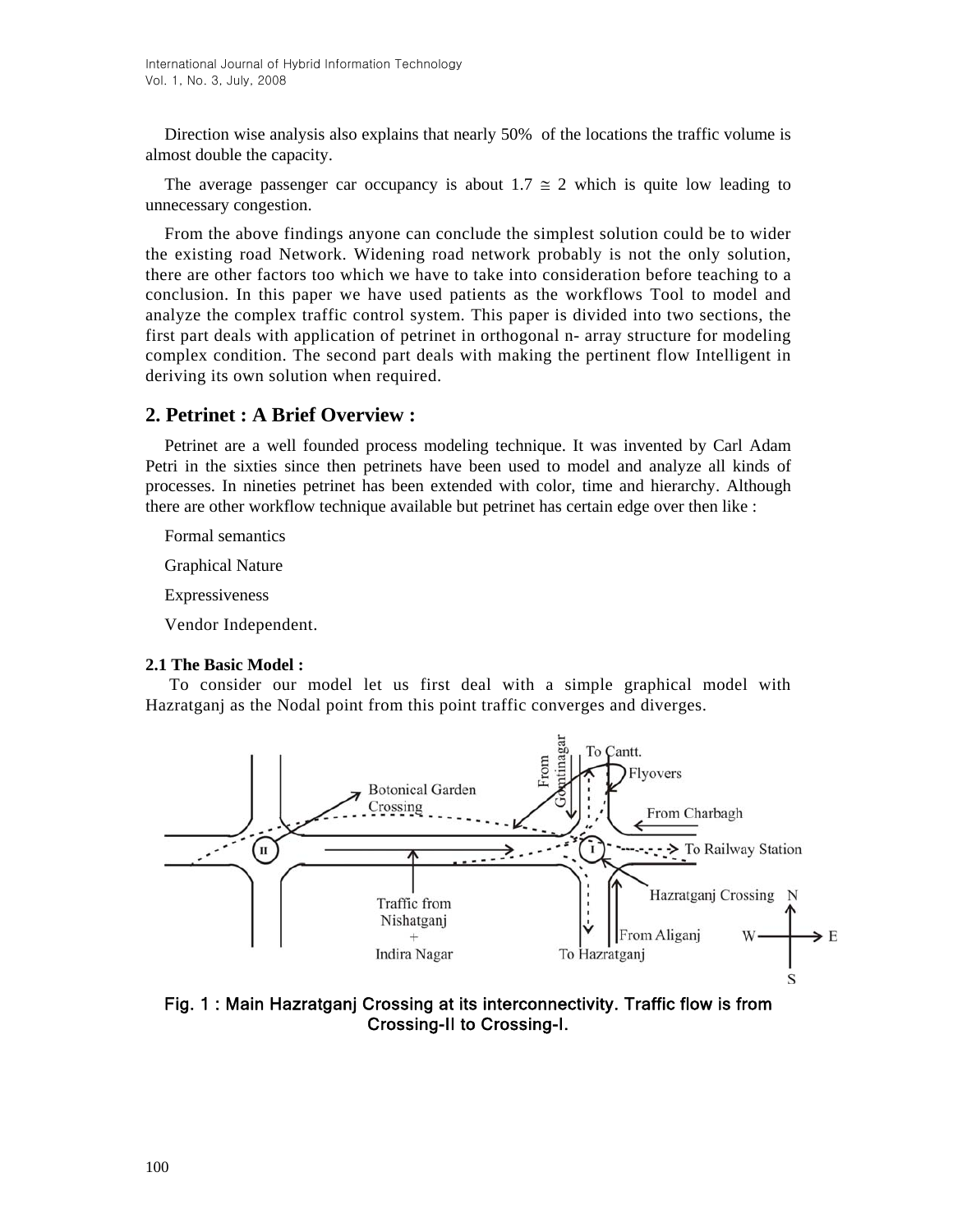In the first instance we consider all the traffic powering into crossing (I) i.e. Hazratganj Crossing from other localities like Indira Nagar, Aliganj, and Gomti Nagar and Charbagh.

The basic model is being derived from stochastic Petrinet Modeling by Yi Deng . It consists of flow of vehicle from one location to another in the direction of east to west or to south along with petinet representation of Traffic light control. In order to avoid congestion at Hazratganj Crossing ( (i.e. crossing -I) if we introduce two flyover one of the flyover starting just before crossing II and ending after crossing -I for the commuters whose destination is Charbagh. We can have the following general diagram for four 4-phase intersection as adopted from Jin and Deng (2006) in Fig. 2.Similarly the general control model will be complex petrinet network as shown in Fig. 3.

In the first instance we consider all the traffic pouring into crossing (I) i.e. Hazratganj Crossing from other localities like Indira Nagar, Aliganj, and Gomti Nagar and Charbagh.

The basic model is being derived from stochastic Petrinet Modeling by The basic model is being derived from stochastic Petrinet Modeling by consists of flow of vehicle from one location to another in the direction of east to west or to south along with petinet representation of Traffic light control. In order to avoid congestion at Hazratganj Crossing ( (i.e. crossing -I) if we introduce two flyover one of the flyover starting just before crossing II and ending after crossing -I for the commuters whose destination is Charbagh. We can have the following general diagram for four 4-phase intersection as adopted from Jin and Deng (2006) in Fig. 2.



Fig. 2. The Traffic flow model of 4-phase intersection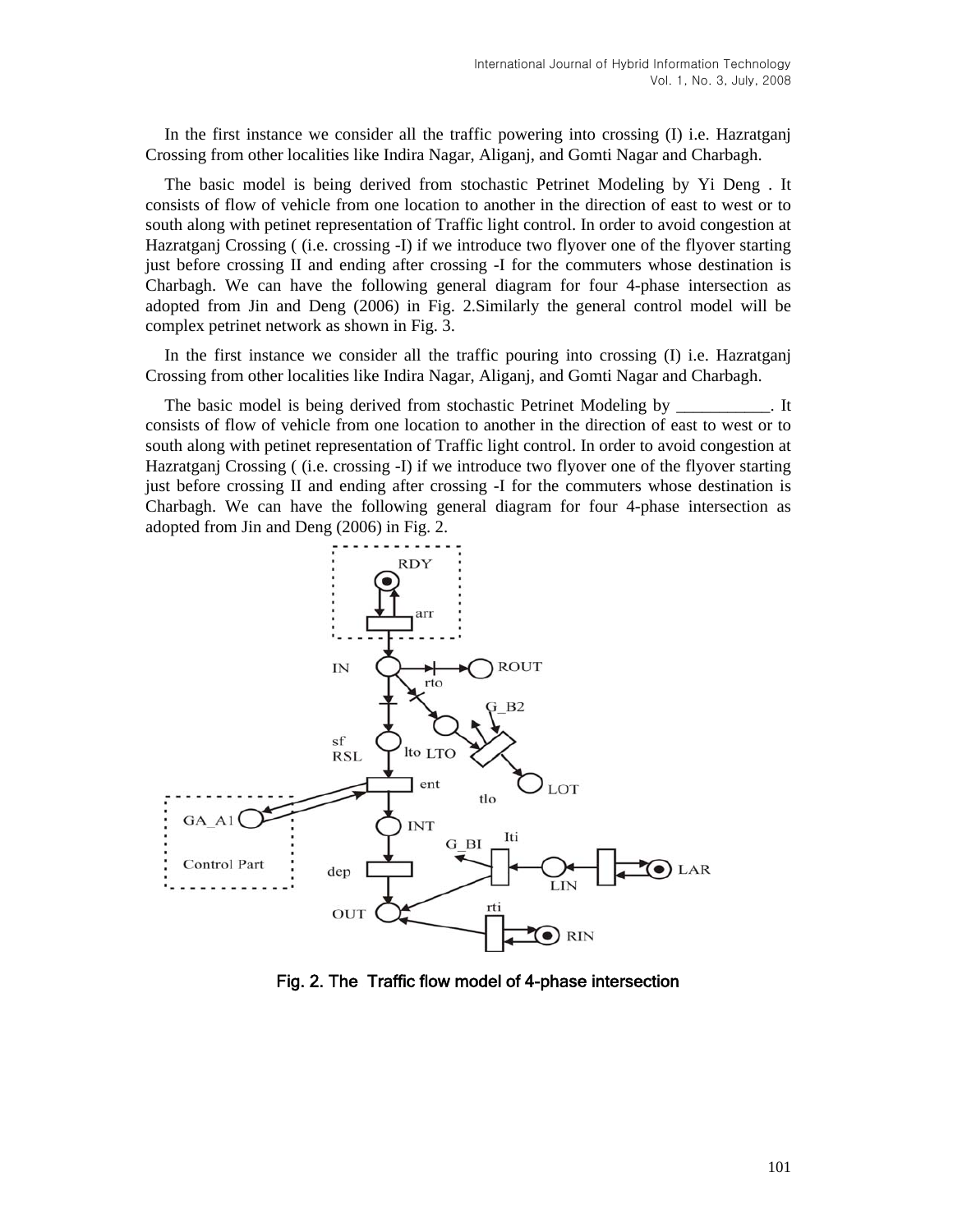Similarly the general control model will be complex petrinet network as shown in Fig. 3.



Fig.3 The control model of 2-phase intersection

# **3. Orthogonal Extension**

In order to link signals and flow of traffic moving from west to east or vice versa across the flyover similarly for west to North we extend pertinent in orthogonal representation.

There are many applications in which the input parameters is small and the values of each of the parameters may take are clearly bounded. When these numbers are very small it is possible to consider every situational input permutation and exhaustively test process it.

When orthogonal arrangement of pertinent is done the Black Dots are dispersed uniformly throughout the domain.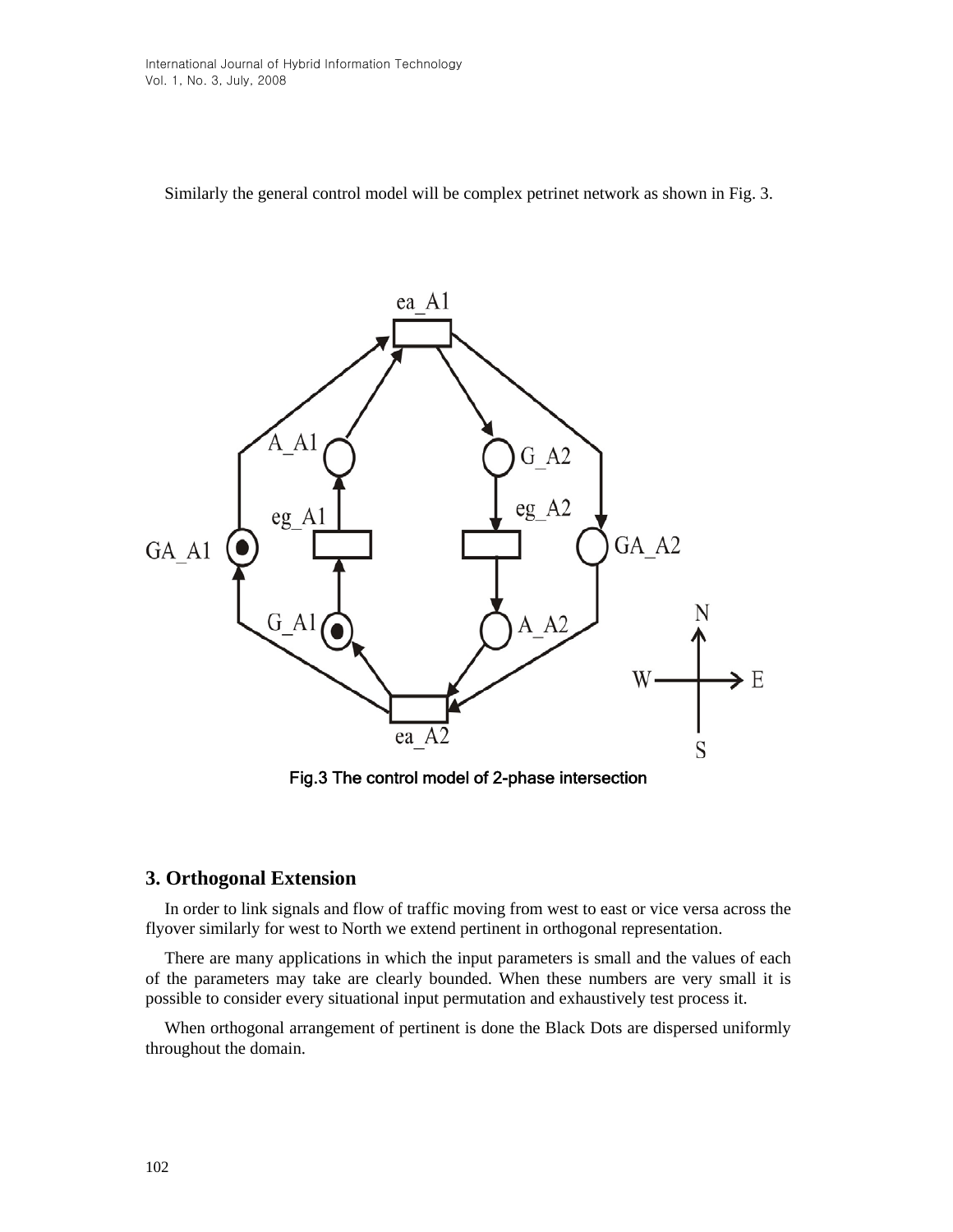International Journal of Hybrid Information Technology Vol. 1, No. 3, July, 2008



Fig. 4 : Orthogonal Petrinet Case Testing

The above mentioned Traffic situation is not only linked to one crossing i.e. Botonical Garden but also to all preceding Traffic coming in the way of Indira Nagar to Hazratganj route. To illustrate the use of orthogonal array we assume all the control signal functions on the above mentioned route are having the same message i.e. Traffic " Jam at Hazrat Ganj crossing". So this Jam function is passed with four stochastic parameters. Each taking three discrete values.

- $x1 = 1$ ; Increase the Red Light Duration
- $x2 = 2$ ; Divert the traffic to Right sublane

 $x3 = 3$ ; Display NO GO on VMS.

Similarly x2, x3 and x4 will also take on values 1,2 and 3. If we choose one input at a time then we can have nine permutations of combining traffic flow and crossings. This means that chances of controlling the traffic will be much more higher and efficient. The orthogonal array testing approach enables us to provide good coverage.

#### **3.1. Intelligent Continuous Multi Agent Petrinet Model (ICMPM)**

To further extend the above problem we plan to make the stochastic parameter passing more intelligent by introducing Intelligent Agent which will coordinate and communicate between Petrinent Traffic flow and Control Network. The basic structure is shown in figure 5: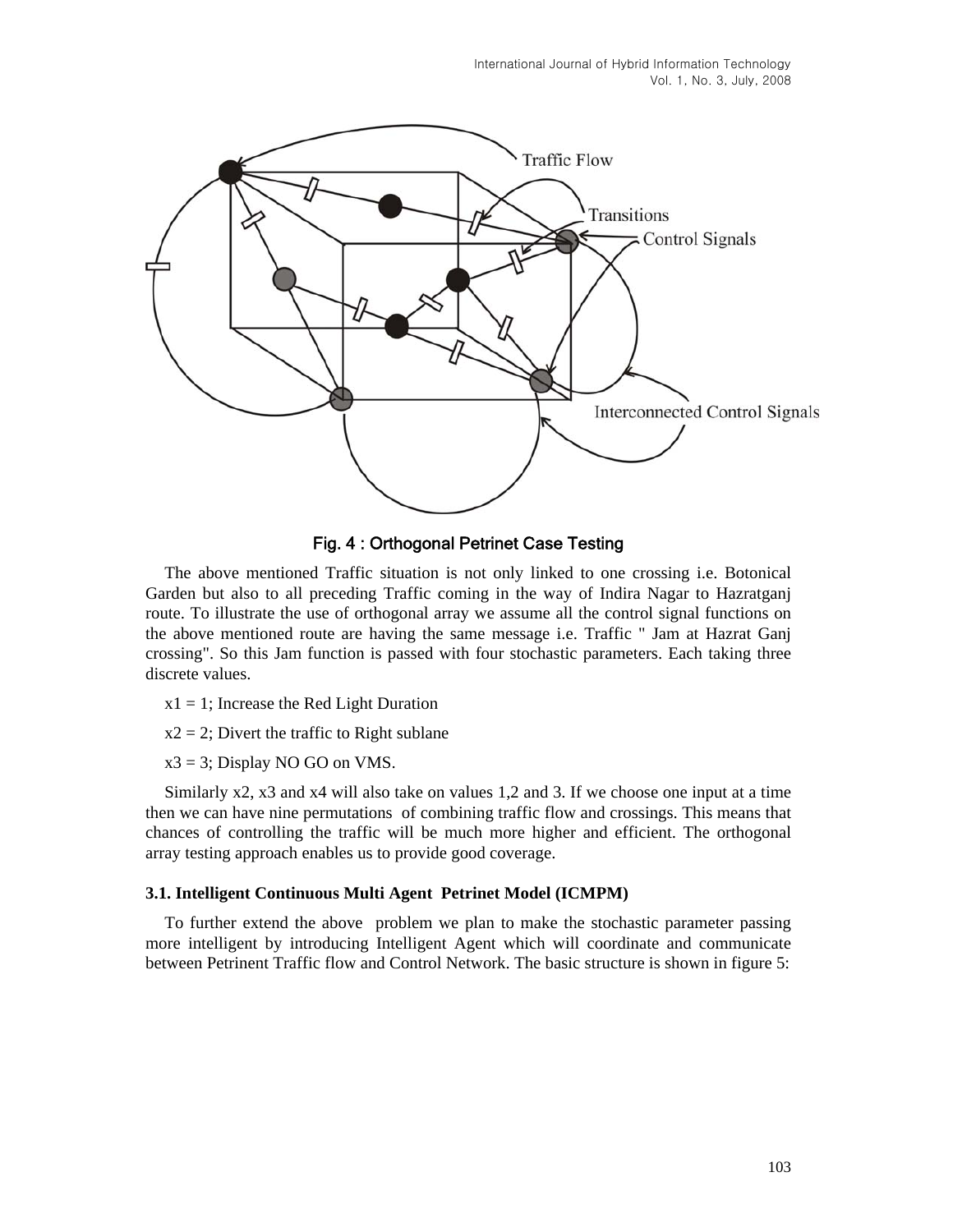

Fig. 5 : Model of Agent oriented Traffic Control

In order to represent the above agent model in Petrinet Dynamics we have to deal with multi level Architecture of the control Model.

The petinet flow model of control Agent will receive and send signals from localised Decision Agent. The intersection Agents are functioning in two aspects like information gathering from real time situation and subsequently receiving the necessary instructions from the superior agents. The generalised layerical structure can be shown by the figure 6.



Fig. 6 : A continuous Petinet representation of Control Section with Intelligent Agents and Timing Adjustment Unit.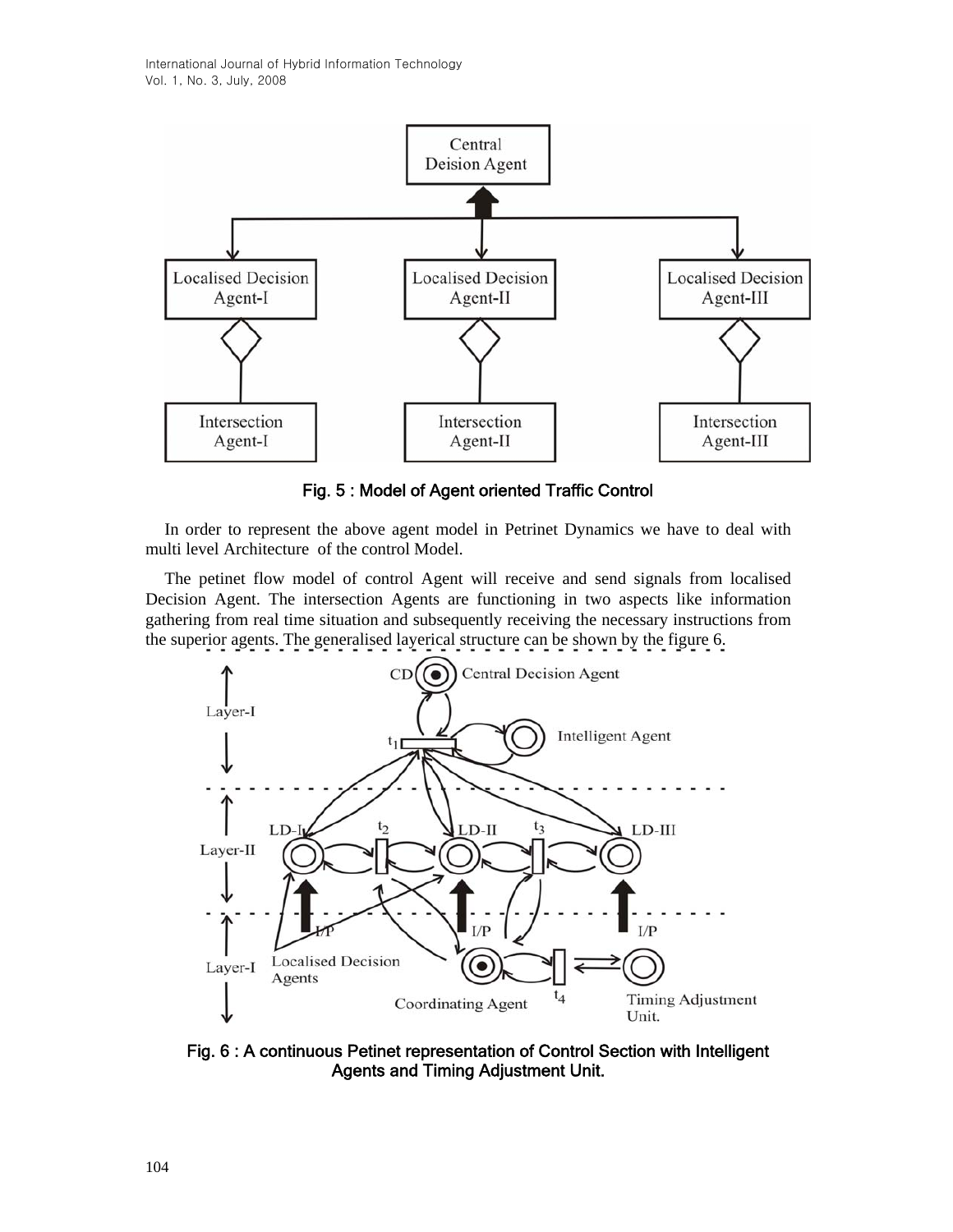The " Double Circle '' represents the continuous Petri nets adopted from Jorge and Bod Model (2005). The central agent and other localized decision agents LD-I to LD-III are also in continuous working mode, the two way arrows show the flow of action and information in both the directions. The local agents receives the information from the various sensors and CCTV located at all the three functions any diversions or unusual conditions will be passed on to local decision center from where this information then moves upward to central decision agent for necessary action. The central decision agent takes the help of intelligent agent for firing of any new activity. The intelligent agent consists of necessary subroutines and set of algorithm which are also activated in a dynamic mode. The working of Intelligent Agent decision making can be understood in a simple way by considering Agent to have a short memory associated wills it. It operates by keeping in memory its store percept sequence and using, it to index into table, which contains the appropriate action for all possible percept sequences shown in Table-I.

## Table I : An Agent based Algorithm of look up table.

Function TABLE DRIVEN AGENT (percepts) returns action

Static : percepts, a sequence, initially empty table, a table, indexed by percept sequences append percept to the end of percepts.

Action  $\leftarrow$  Look up (percepts, tables) return action.

Now let us how the intelligent agent draws the table and in what factors it is to be categorised. The controlling agent task is extremely open ended there is absolutely no limit to the combinations of the circumstances the can arise. The Percepts, Actions, Goals and Environment can be summarised in Table-II.

| Agent Type         | <b>Percepts</b>                                        | Actions                                                          | Goals                                             | Environments                                          |
|--------------------|--------------------------------------------------------|------------------------------------------------------------------|---------------------------------------------------|-------------------------------------------------------|
| Decision<br>Center | Cameras.<br><b>Ti</b> ireless<br>GDS.<br>Communication | Divert Trattic.<br>Do. Go, Flyover<br>Signal<br>only.<br>Timings | Sate.<br>ffast<br>smooth<br>tlow<br>ot<br>Trattic | Koad.<br>Jflyover,<br>signals,<br>Crossina<br>Trattic |

Table-II : Agent Generated Table.

The decision signals flows from decision center to the localised agents. The localised agent then pass this information to second part of Layer-I (control and Decision Layer) Here the coordinating agents further freezes the current situation at all the three agents and sets the priority accordingly regarding diversions or traffic flow diversion from and to the flyovers. The main focus of showing continuous petinet is to make the model more real time representation of the Traffic situation, by integrating it with orthogonal Model and placing entire set of continuous controlling structure as one single block, we can easily enhance the discrete time internal permutations into more continuous format as shown in Figure 7.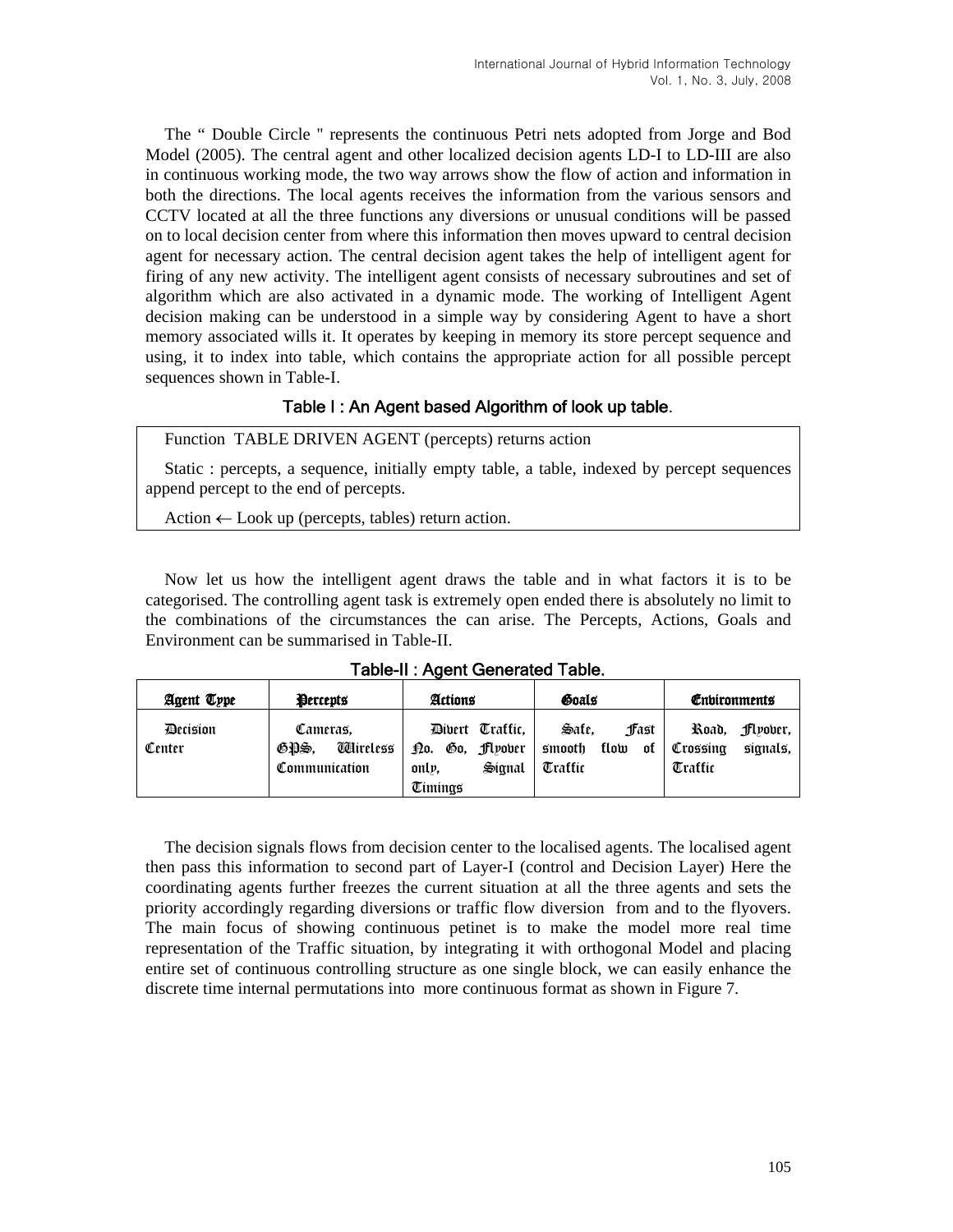International Journal of Hybrid Information Technology Vol. 1, No. 3, July, 2008



Fig. 7 Modified Orthogonal Petinet Model of Urban Traffic System

The Modified central Agent has as many tokens as many traffic flow points. The main modification is at the transitions where stabilizing agents are being used in order capture and compare the decision made by the central agent and then apply it on to the current traffic flow at various points.

# **4. Conclusion**

The growing complexity of urban Traffic requires the use of advanced tools and various types of analysis which could simulate the traffic in real time.

Although there are sufficient tools to analyze the results but on the other hand they have great limitations related to their graphical interface. In this paper we have tried to demonstrate the compositional method for modeling and performance evaluation of complex traffic situations. By using the orthogonal approach we have increased the permutation of various test cases in state space dimensions. To make the model more real life we have introduced the concept of Multi Agent System, by the help of continuous petinet system we have derived a more collaborative model of Multi Agent System.

 Future extension of one work deals with software realisation and testing of Intelligent Continuous Multiagent Petinet Model. (ICMPM).

## **5. References**

- [1] Jha M., S. Madanat, et al, 1998. perception updating and day-to-day travel choice dynamics in traffic networks with information provision. Transportation Research Part C : Emerging Technologies 6(3) : 189-212.
- [2] Jiacun Wang, Yi Deng, "Performance Analysis of Traffic Network based on STPN", center for advanced distributed systems Engineering, U.S.A., 2006.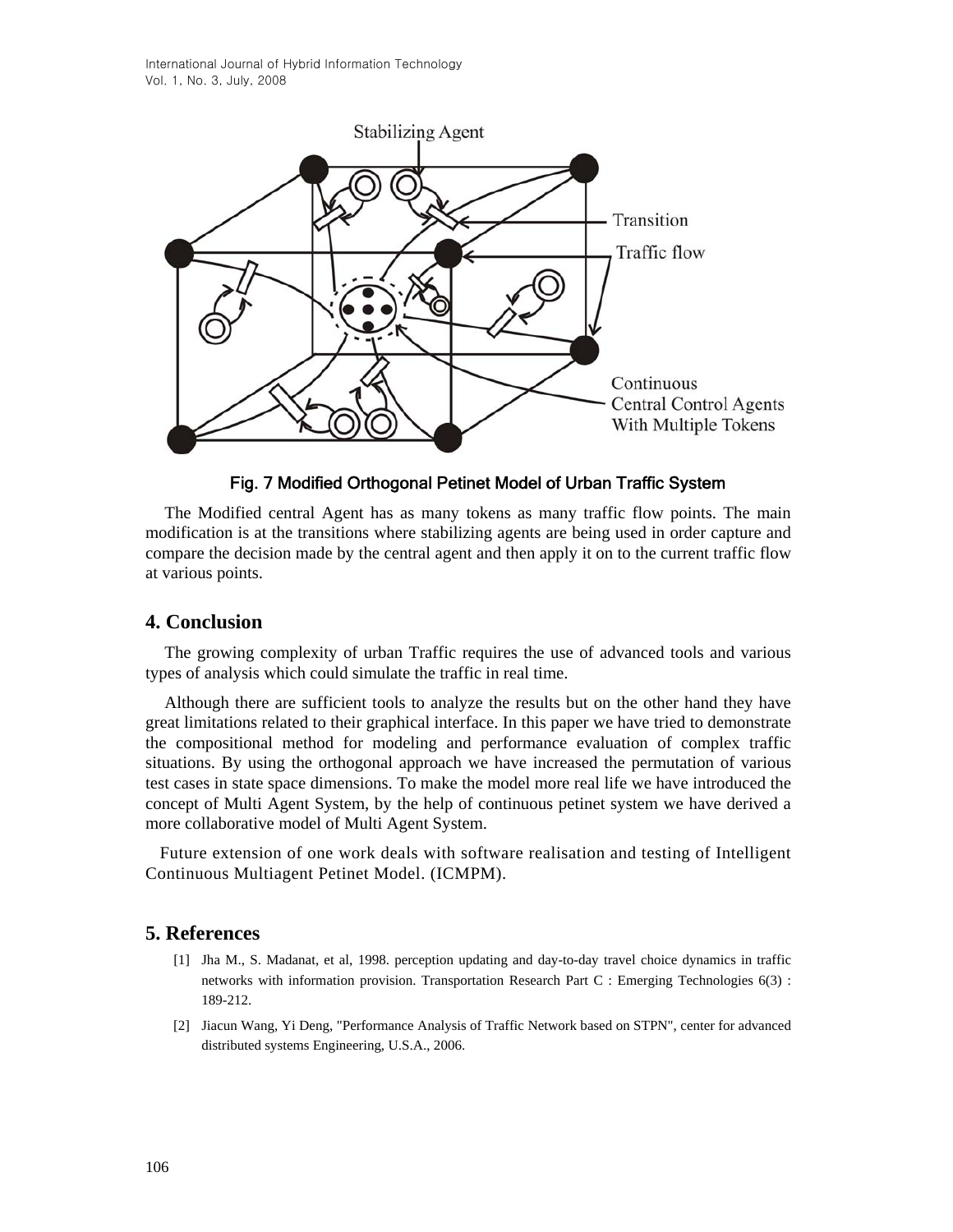- [3] Kahneman, D., Tversky , A. (1979), Prospect theory : An analysis of decisions under risk, Econometrics, 47, 313-327.
- [4] Katsikopoulos, K.V., Fisher, D.L., Duse-Anthony, Y. Duffy, S.A., (2002), Risk attitude reversals in drivers' route choice when range of travel time is provided. Human Factors 44(3) : 466-473.
- [5] Lam, T.C., Small K.A. (2001). The value of time and reliability measurement from a value pricing experiment. Transportation Research part E : Logistics and Transportation Research Part A : Policy and Practice 34(4): 243-260.
- [6] Nick, Jan Treur, (2002), "DESIRE, modeling with Multiagent Systems".
- [7] Simon , H.A. (1955), A behavioral model of rational choice, Quarterly Journal of Economics 69 : 99- 118.
- [8] Srinivasan, K.K. Mahmassani, H.S. (2003), Analyzing heterogeneity and unobserved structural effects in route- switching behaviour under ATIS: A Dynamic Kernel logit formulation, Transportation Research Part B : Methodological 37(9): 793-814.

### **Authors**



**Manuj Darbari** is currently working as a assistant professor in information technology at B.B.D.N.I.T.M ( Babu Banarasi Das National Institute Of Technology And Management), lucknow. He holds a teaching experience of more than ten years. Prior to his current assignment he has taught for one year In M.N.R.E.C Allahabad as lecturer and nine years in B.B.D.N.I.T.M. Lucknow in different positions. He has published ten papers in referred international and national journals. He is selected for marquis who's who in science and engineering 2003-2007. His teaching areas are information science, ERP, software engineering, workflow management.



**Sanjay Medhavi** is currently working as a reader in business administration department at Lucknow university, Lucknow. He holds a teaching experience of more than fifteen years. He has guided several Phd thesis in the field of ecommerce, miss and operations management. He has published several papers in referred international and national journals. He is also acting as coordinator of MBA(e-commerce) Programme. His teaching areas are information science, operation research, production management and ERP.



**Abhay Srivastava** is currently working as a faculty in operations management at IBS (ICFAI Business School) Lucknow. He holds a teaching experience of more than eight years. Prior to his current assignment he has taught for one year in I.E.T Lucknow as lecturer and seven years in B.B.D.N.I.T.M. Lucknow in different positions. He also holds industry experience of one year in PTC Limited in the area of supply chain management. He is Phd from Lucknow university and his research topic is "*workflow management in capacity planning and business dynamics".* His teaching areas are quantitative techniques, operations management and management research methodology.